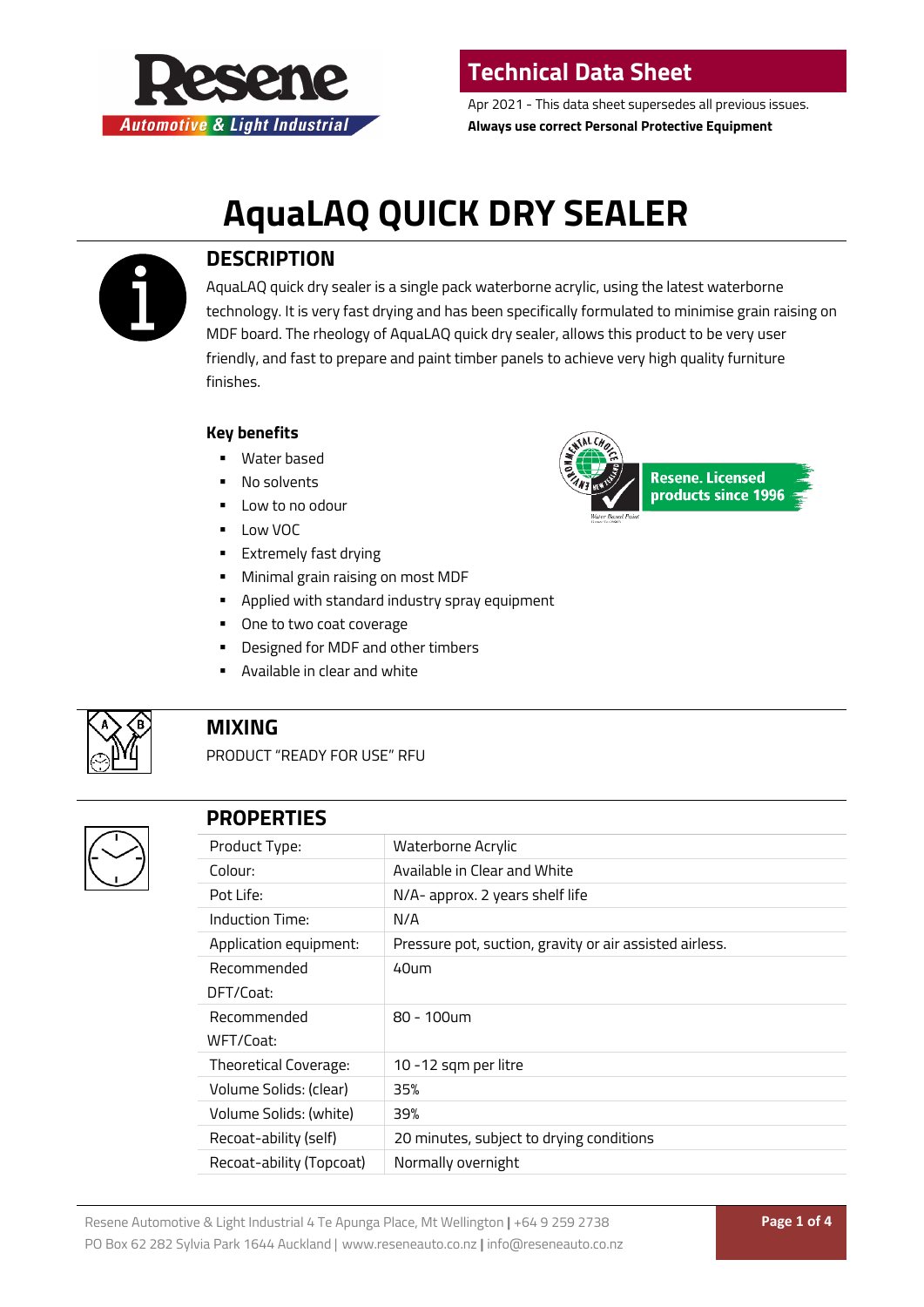

Apr 2021 - This data sheet supersedes all previous issues. **Always use correct Personal Protective Equipment**

| VOC: (clear)   | 28.1grm per litre |
|----------------|-------------------|
| VOC: (white)   | 22.4grm per litre |
| Durability:    | Extremely good    |
| UV resistance: | Excellent         |
| Gloss Level:   | N/A               |
| Levelling:     | Excellent         |
|                |                   |



### **APPLICATION**

#### **Substrates**

Can be applied over correctly prepared:

- MDF board
- Wood substrates
- **Most plastics and laminates**
- **-** Hardwoods
- **veneers**

#### **Surface Preparation**

#### **Wood substrates:**

Sand surface smooth using 240-320 grit abrasive.

Clean down thoroughly to remove all dirt, dust and loose material. Ensure surface is free from oil, grease and all other contaminants. Be very careful of mould release agents and silicones & oils as these will cause issues on application of AquaLAQ Quick Dry Sealer.

If substrate has been previously sealed with AquaLAQ Quick Dry Sealer and not top coated within 72 hours, then the substrate should be sanded, and another light coat of AquaLAQ Quick Dry Sealer applied.

#### **Spray Equipment**

| <b>Airless Spray Gun</b> |                    |
|--------------------------|--------------------|
| Tip Size:                | Graco FFLP 410/412 |
| Spray pressure:          | 1100 psi           |

#### **Pressure Pot Gun**

| .               |         |
|-----------------|---------|
| Tip Size:       | 1.2-1.4 |
| Spray Pressure: | ?Bar    |

#### **Air Assisted Airless**

| Tip Size:       | 9-13 thou |
|-----------------|-----------|
| Spray Pressure: | 2Bar      |

#### **Gravity & Suction Fed Gun**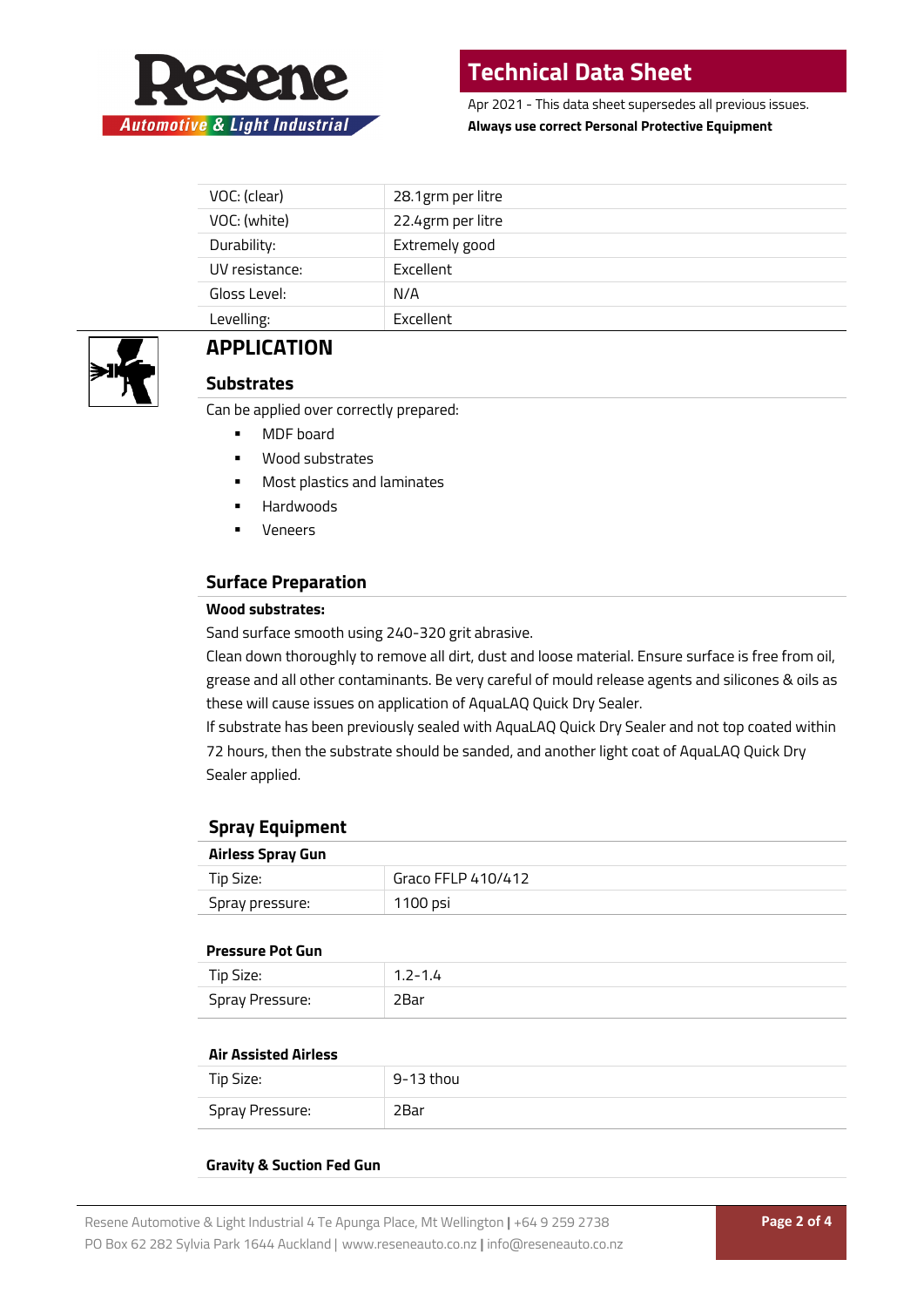

Apr 2021 - This data sheet supersedes all previous issues. **Always use correct Personal Protective Equipment**

| Tip Size:       | $1.6 - 1.8$ |
|-----------------|-------------|
| Spray Pressure: | 2Bar        |

Note: All spray setups are recommended starting points and may need adjustments to suit the equipment and conditions.

**CAUTION: Prior to using AquaLAQ in air or air assisted pumps, we recommend that the pump and spray equipment is stripped and cleaned to remove any contamination from solvent based paints. This includes replacing the lube with a water based product such as Binks Water based lube, which is available from Resene Automotive and Light Industrial.**



### **DIRECTIONS FOR USE**

Ensure paint is at room temperature or a minimum of 15 degrees C prior to application

| Mixing:             | Ideally power mix or shake for 3-5 minutes.                                                                                                                                                                                                                                                                                  |
|---------------------|------------------------------------------------------------------------------------------------------------------------------------------------------------------------------------------------------------------------------------------------------------------------------------------------------------------------------|
| Thinning:           | Do not thin without getting advice from Resene.                                                                                                                                                                                                                                                                              |
| Filtering:          | It is good practice to filter all products prior to application for highest<br>quality results. However, the unique rheology of AquaLAQ Quick Dry<br>Sealer will only allow filtering through a standard 190 micron filter<br>once the product has either been high speed mixed, or shaken for 3-<br>5 mins on a can shaker. |
| Application Method: | Apply a $\frac{1}{2}$ coat to lightly cover the complete substrate at approx. 20sq<br>meters per litre or approx. 50-micron WFT.                                                                                                                                                                                             |
|                     | Wait 20 minutes and then apply 1-2 full, wet on wet coats applied in                                                                                                                                                                                                                                                         |
|                     | a cross hatch process at 10-12 sq. meters/L (80-100um WFT per<br>coat)                                                                                                                                                                                                                                                       |
| Dry Time:           | Touch dry 10-20 minutes subject to ideal conditions. Minimum<br>20 degrees, less than 70% humidity, with good airflow.                                                                                                                                                                                                       |
| No. of Coats:       | One to two coats.                                                                                                                                                                                                                                                                                                            |

### **DRYING/CURING**

Best Practice:

- Once substrates have been painted, move them well away from paint application area immediately, to reduce overspray issues related to dry spray which is generated easily with waterborne coatings.
- Once the coating is touch dry, move into a drying room for 8-12 hours (overnight is ideal) to ensure the coating has fully cured.

Drying conditions:

- 24 degs C, rH of less than 70% and good airflow across the surface of the product is considered ideal.
- Direct heat & sunlight can cause skinning of the painted surface, so protect if possible in these conditions.